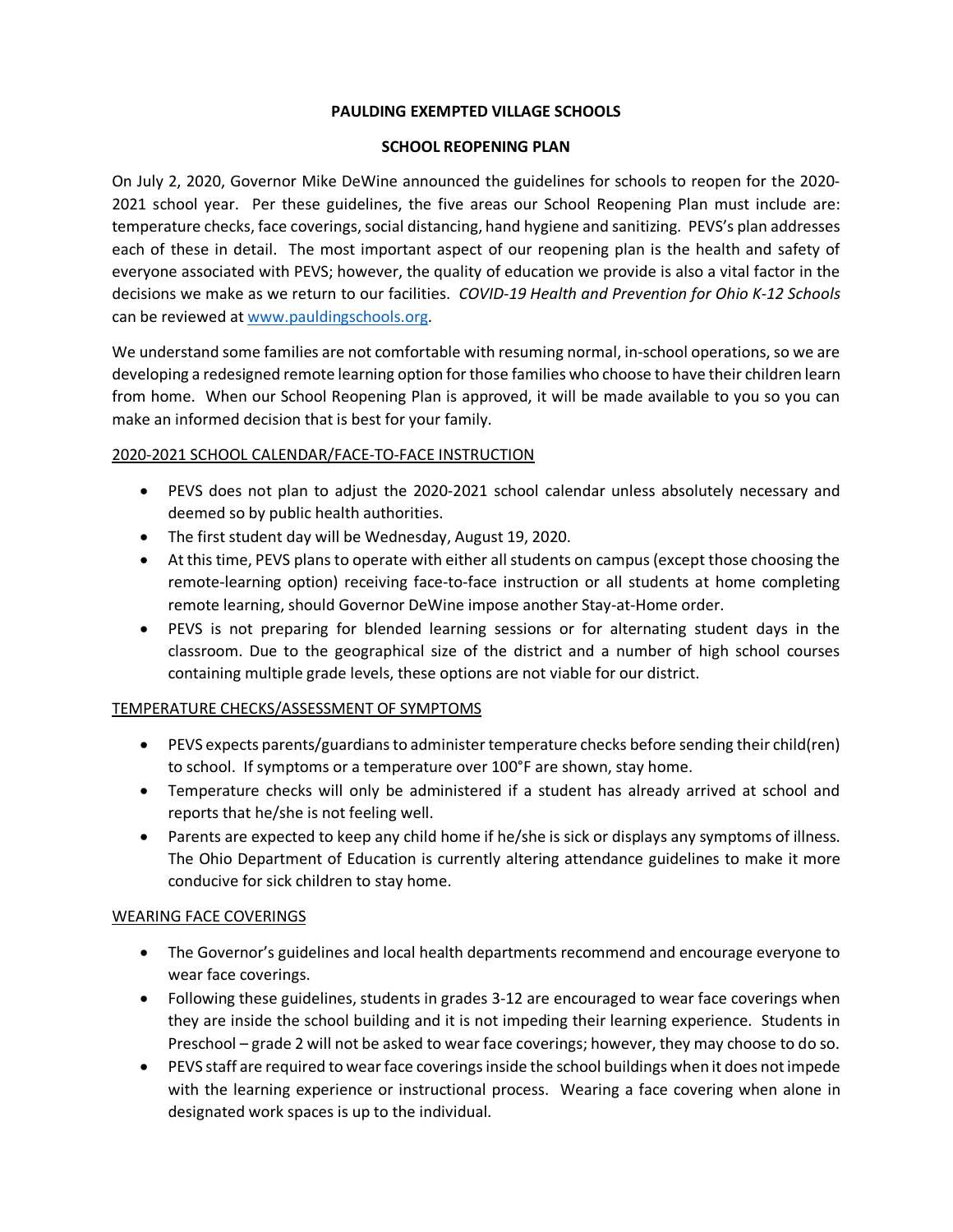• Students and staff will be educated on why some children and adults may not be wearing a face covering.

## SOCIAL DISTANCING AND CLASS SIZE

- Although social distancing in the school setting is not always possible, PEVS will work diligently to accommodate social distancing guidelines whenever possible.
- PEVS will not be hiring more teachers or minimizing class size in order to create social distance for students.
- PEVS is prepared to add visual aids throughout all the buildings to help students remember social distancing protocols.
- All district staff members will receive additional education and training regarding COVID-19 precautions. All staff will be given the list of COVID-19 symptoms presented in the Governor's guidelines.
- Hand sanitation stations will be available throughout all PEVS buildings.
- To minimize contamination drinking fountains will be turned off, students will be encouraged to bring their own water bottles from home. Students will be allowed to have clear containers of water with them in their classrooms throughout the day.

## CLEANING PROCEDURES

- All buildings, classrooms, and offices will receive regular cleaning and disinfecting to promote healthy environments. Frequently touched surfaces, door knobs, handrails, etc. will receive special attention.
- Hand-hygiene products will be available in all buildings and in high-traffic areas.
- Studies show that hand washing is the most effective way to eliminate germs; therefore, students will receive increased opportunities and promptings to wash their hands.
- Sharing materials among students will be eliminated wherever possible. When sharing materials is necessary, proper sanitation will take place between uses.

# TRANSPORTATION

- The majority of our students ride PEVS buses, and transportation will continue to be provided to all students in grades PK-12. Due to more than 800 students relying on bus transportation daily, PEVS plans to continue its single-route bus schedule as normal.
- Parents may choose to transport their child(ren) to/from school daily if they prefer not to use bus transportation provided by the district. It will be expected that established drop-off/pick-up routines will continue to be followed.
- Students will be sitting side-by side, and siblings will be required to sit together in assigned seats.
- Students in grades 3-12 will be encouraged to wear face coverings on the bus if it is safe for them to do so.
- PEVS plans to continue to provide transportation for athletes to/from contests.
- At this time, field trips will be suspended; however, we will evaluate this option as the school year progresses.
- Bus drivers will not conduct temperature checks before student loading.
- Bus drivers will be required to wear face coverings while driving, if wearing such does not impede them from safely operating the bus.